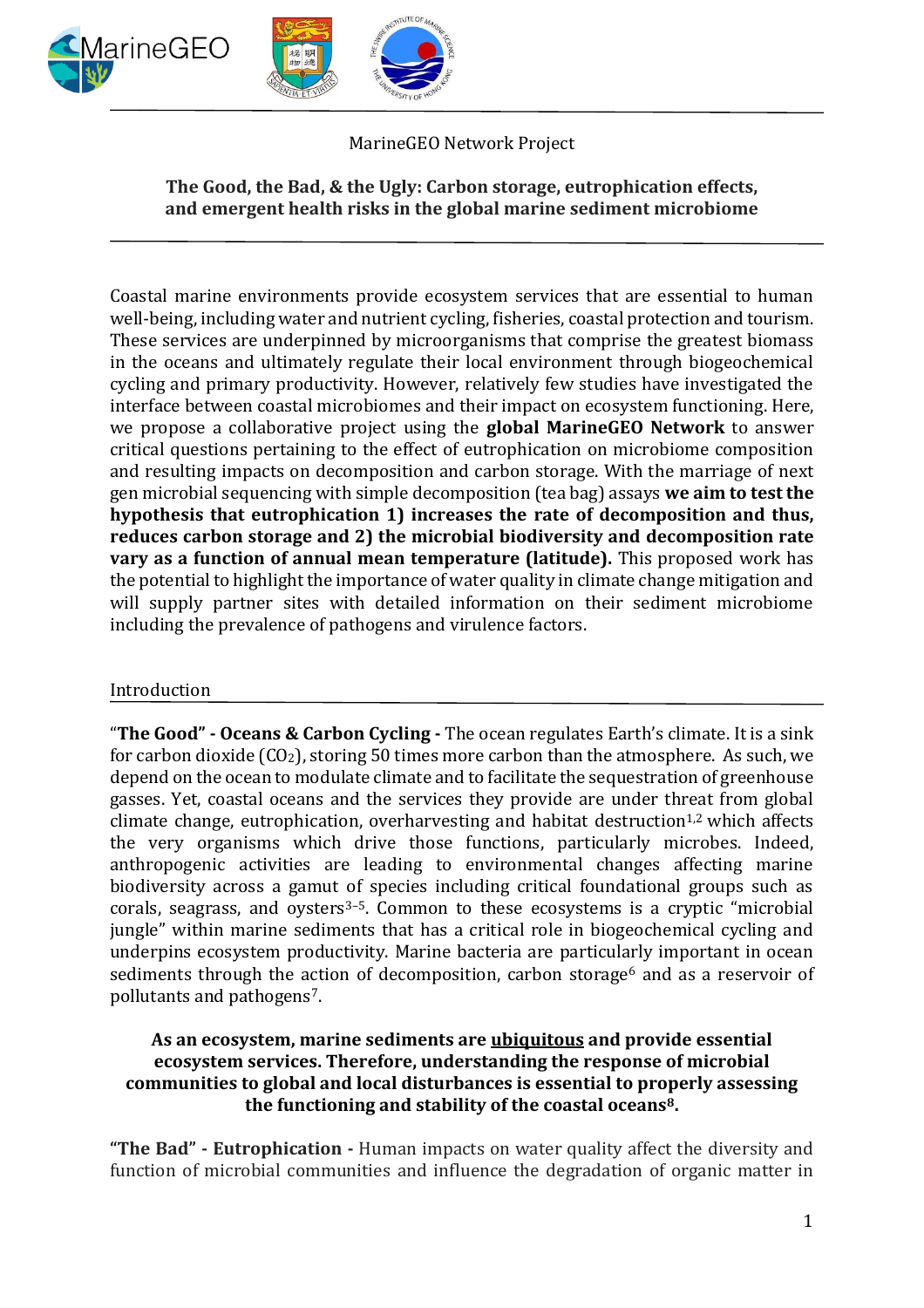



marine sediments<sup>13</sup>. Indeed, organic matter deposited on the seafloor is processed by microorganisms and rapidly oxidized into CO2. In characteristically oligotrophic systems, such as tropical seas, nutrient limitation (nitrogen, phosphorus, trace elements, etc.) can suppress decomposition. In oligotrophic systems, microbial abundance and decomposition activity is nutrient-limited owing to a lack of resources for growth and metabolism, respectively. In such cases, marine sediments can more effectively sequester organic matter. Conversely, eutrophication, the increase of inorganic nitrogen and phosphorus concentrations, enhances the decomposition of labile organic matter and inhibits the breakdown of recalcitrant organic matter14. In eutrophic systems, microbial species compete for abundant resources and quickly metabolize labile organic matter. The 'leftovers', a pool of recalcitrant organic matter, requires relatively more energy to process, meaning that this pool is effectively stable within sediments while the labile fraction is rapidly respired. Thus, as more nutrients are added to the system, more labile organic matter is decomposed, while the recalcitrant components remain relatively stable. This process ultimately transforms marine carbon sinks into carbon sources that contribute to ocean acidification and increasing atmospheric CO<sup>2</sup> via outgassing.

In oxygenated sediments, oxygen reduction is the dominant organic matter decomposition pathway. However, in hypoxic sediments organic carbon oxidation often uses sulfate as an electron-donor mediated by sulfate-reducing microbes (SRMs). SRMs are a major contributor to carbon storage and release<sup>15</sup>. Neither the quantification of SRM community composition<sup>16</sup> nor decomposition rates<sup>17</sup> in marine sediments have been extensively studied together despite both components being vitally linked to organic carbon oxidation<sup>18</sup> and driving carbon storage in the ocean<sup>19</sup>. This is especially relevant to eutrophic coastal sediments, which remain understudied and therefore a critical gap for carbon inventory accounting. In recent years, several studies have quantified carbon stocks and their vulnerability to climate change. While some have traced the corresponding impact on  $CO<sub>2</sub>$  emissions to the atmosphere<sup>20</sup>, information is fragmented, especially for the marine realm. Moreover, a significant gap remains in understanding the human welfare impacts of eutrophication from a climate change perspective. Therefore, quantitative assessment of the biological–social–economic risks of eutrophication-driven CO<sup>2</sup> emissions warrants attention.

"**& The Ugly" - Pollutants, Pathogens, AMR -** The abundance and diversity of microorganisms are correlated with human impacts and their genetic markers can be used as an indicator for pollution, pathogen loads, and antimicrobial resistance genes  $(AMR)^{9-11}$ . However, this field of research is still new and more studies are required to provide a comprehensive genetic profiling of those communities, especially within anaerobic habitats which remain poorly understood. Our proposed work will be able to extract information about human impacts on the marine microbiome, specifically the identity of putative human pathogens and the prevalence of virulence factors such as AMR. These metrics serve as an indicator of human influence on the ocean microbiome, and subsequent feedbacks of these influences on human and marine organisms health.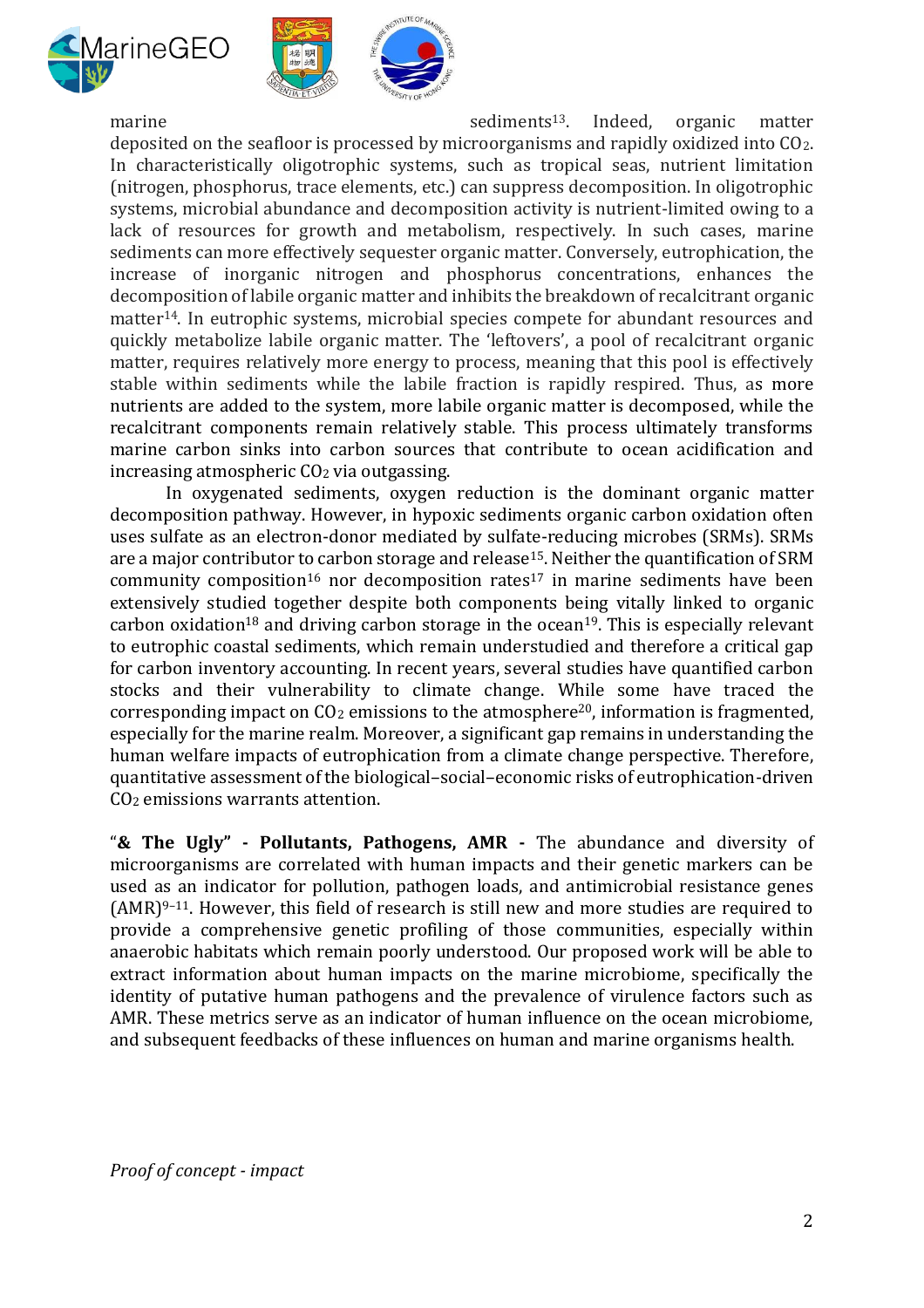



To fill this gap, as **part of MarineGeo-Hong Kong, we have (1)** 

measured organic matter decomposition rates and carbon storage capacities using the tea-bag assay, (2) estimated CO<sub>2</sub> efflux rates, and (3) correlated the role and composition of SRMs in coastal marine sediments along a pollution gradient between the north-eastern coast of Hong Kong and mainland China <sup>21</sup> (Figure 1). We showed that the carbon storage capacity resembled that of bogs and mangroves in the least eutrophic site. However, this was true only when nitrogen pollution was low. With nutrient pollution, decomposition rates were higher, in concert with greater abundance of SRMs. **This study has provided the first estimate of the carbon cost of eutrophication in marine sediments which provides a critical link between global climate change and localized water quality management.** We have estimated that if global coastal marine sediments were as eutrophic as urbanized sites in Hong Kong, the resulting carbon cost would exceed US\$ 11 billion. These estimates become more meaningful when compared with the cost of losing blue carbon sinks (US\$ 9 billion<sup>20</sup>). This implies that pristine coastal marine sediments perform carbon storage services that are comparable to coral reefs, mangroves and seagrasses.



Fig. 1: (A) Comparison of Hong Kong's marine sediments to other ecosystems and geographies in their decomposition rate and stabilization, (B) Principal Component Analysis depicting SRM community structure in each sample. Four Sites in Hong Kong along a nutrient pollution gradient: Center Island, CI; Che Lei Pai, CLP; Port Island, PI; Tung Ping Chau, TPC).

Another related study<sup>12</sup> conducted under the umbrella of MarineGeo-Hong Kong evaluated the microbial community composition, the functional characteristics of the microbial community, and the prevalence of pathogenic bacteria in marine sediments along a punctuated pollution gradient (<10km). A shotgun metagenomic approach provided a comprehensive understanding of taxonomic, functional and antimicrobial resistance profiles. We highlighted that the marine sediment microbiome composition and function are influenced by human activity and pollution discharges. These data set the stage for testing exciting hypotheses pertaining to the role of marine biodiversity to mitigate the spread of pathogens and virulence factors (dilution hypothesis). **Methods**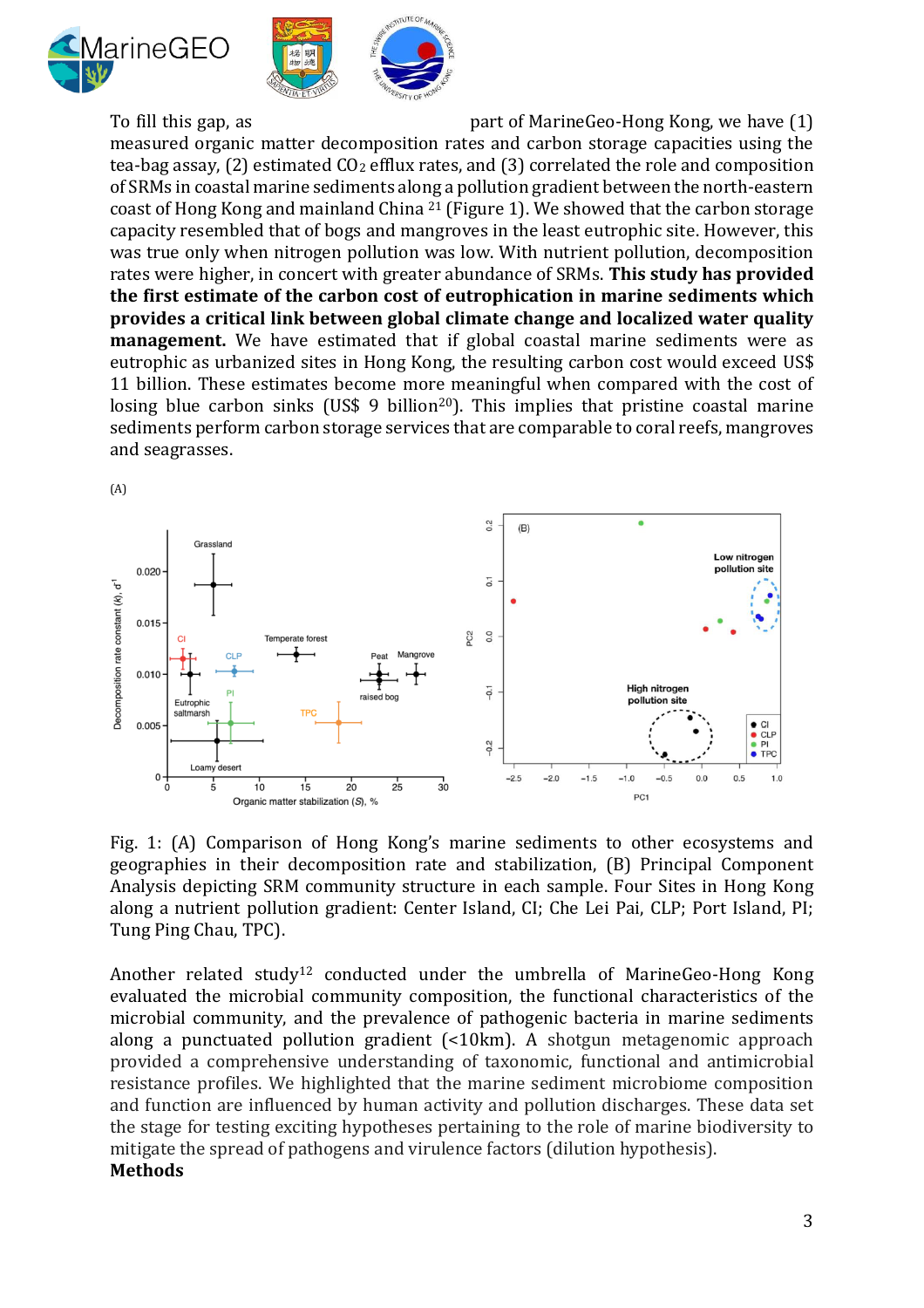

**Smithsonian MarineGEO commits to provide:** coordination in the form of participant recruitment, planning fieldwork with each participant, standardized protocols and templates, metagenomics analysis, data management, data synthesis and lead writing of the publications.

**Each partner commits to:** conducting the required fieldwork, processing the samples collected, submitting the data in standard format to MarineGEO, and contributing to data interpretation and manuscript preparation.

In this project, we propose to conduct a comprehensive global study to evaluate the effect of latitude, temperature and relative anthropogenic impacts on ubiquitous marine sediment ecosystems. Based on a simple methodology using the core research decomposition assay, experimental fertilization treatments, and sediment sampling, this project aims to characterize; 1) the sediment microbiome and its function and 2) the recalcitrant organic carbon decomposition within that environment under the influence of nutrient fertilization relative to a control across a network of global partner sites. As such, this proposal represents a first of its kind study to examine the impact of temperature (latitude) and nutrients on microbial communities and their ability to sequester carbon. Moreover, this project will allow us to identify existing and emergent human and environmental health risks through analysis of pathogen abundance and virulence factors. To do so, we will (1) coordinate a global survey among all the participants of the MarineGEO Network as well as potential future partners, and (2) provide materials and coordinate samplings at all sites and conduct a centralized analysis and reporting of the data.

# *(1) Global survey*

Using Google sheet we will distribute a call for metadata from potential partner sites. The survey will generate a database of all observatories, partners and emerging partner sites with emphasis on their related characteristics (*e.g.* ecosystem type coral reef, seagrass, oysters; anthropogenic impacts; temperature and water quality records, etc.). This survey will be of paramount importance for this study but also for MarineGEO providing a database of participating sites and their characteristics for future projects and activities.

# *(2) Sampling and data analysis*

Each participant will receive a package of materials for the tea bag assay and sediment sampling. The tea bag assay was developed $22$  to provide a standardized, cost-effective and simple plant-litter assay for decomposition rates. It is now widely used across diverse ecosystems, including mangroves, grasslands, deserts and forests. Moreover, the previous results using this methodology correlate well with the calculation of terrestrial carbon sequestration potential, suggesting that reliable estimates of carbon storage potential for other habitats can be derived.

Based on the survey responses collected, we will call on all locations to participate in the coordinated sampling. Within each location, one site will be targeted for experimentation and sampling. Targeted sites should be at 0.5m to 3m depth, with mud sand (fine sediment) and be unimpacted (e.g. remote area, MPA). The experimental components will include 1) deployment of organic matter (tea leaves) with different composition, and 2) fertilization of sediments using time-release fertilizers (Figure 2).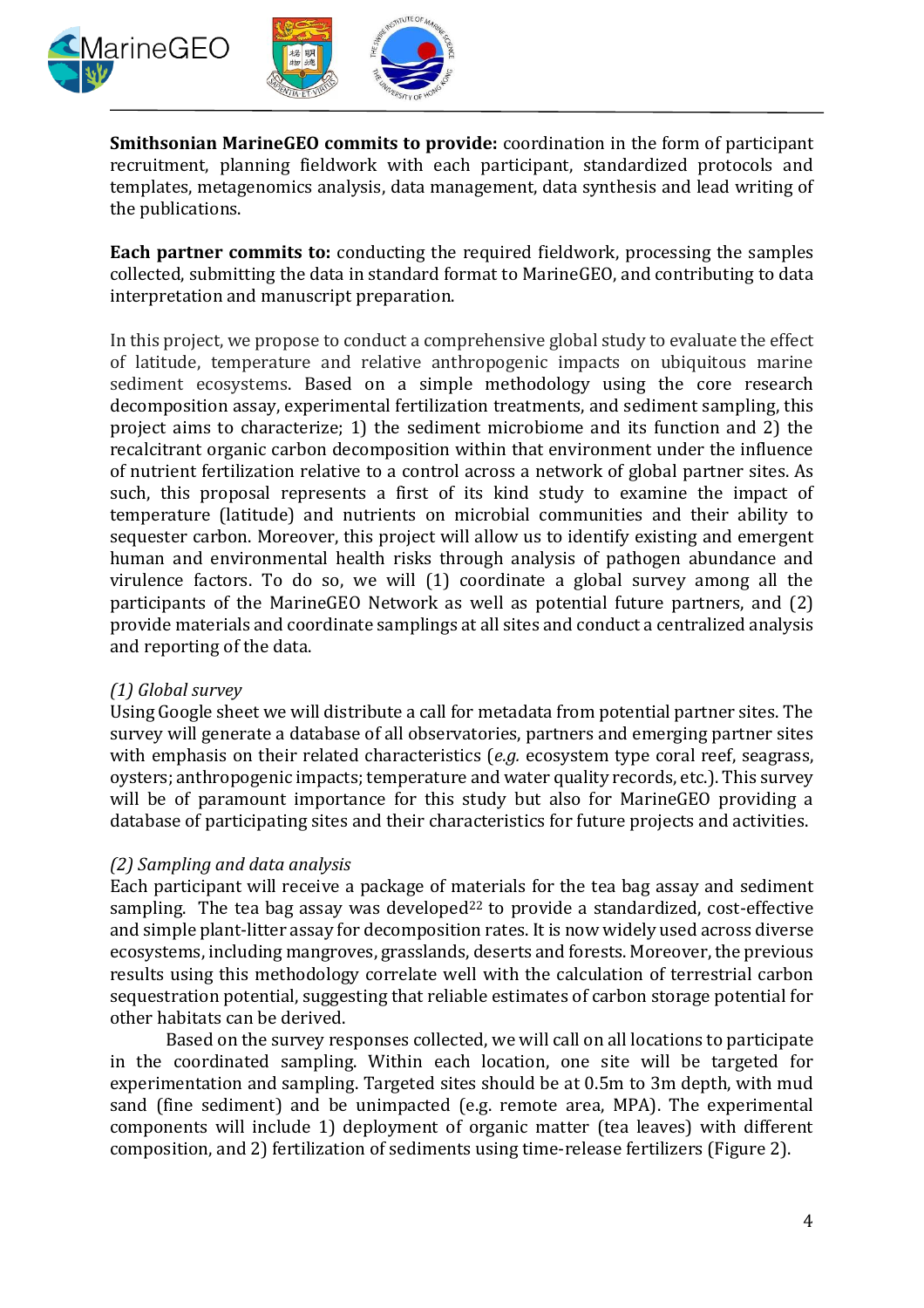



Fig. 2: Experiment layout: frames with or without fertilizer.

Different composition of tea bags will be weighed and buried (3 replicates per frame) in mesh bags at a depth of  $\sim$ 8 cm. Slow-release fertilizer (Osmocote) will be added in half of the frames. The idea behind using slow-release fertilizer is to investigate the effect of nutrient pollution on the microbial activity in the marine sediments. Osmocote is comprised of a semipermeable membrane surrounding water-soluble inorganic Nitrate and Phosphate.

Upon retrieval, tea bags will be oven-dried at 60°C for at least 72 hours and reweighed after removing the mesh bag. Decomposition rate (*k*, d-1) and organic matter stabilization (*S*, %) will be calculated using the following equations:

> $k = -\text{Ln}$  [(final mass – initial mass)/duration of deployment]  $S = 1 -$  [(final mass – initial mass)/initial mass of tea] x 100

During the coordinated tea bag retrieval, seawater and sediments will be collected. If information on the seawater nutrients can not be provided by the participant, 3 replicate seawater samples (50 mL) will be collected to be analyzed by flow injection analysis (FIA). The pore water will be collected using Rhizon sampler as well as 50 g of sediment from the top 8 cm. The sediment samples will be further divided into aliquots for grain size, meiofauna, metabarcoding and metagenomic analysis. The sediment samples will be stored at − 80 °C for DNA extraction, metagenomic shotgun sequencing and metabarcoding analysis (18S and COI).

Based on our previous study<sup>12,21</sup>, we will investigate the taxonomic profile and community composition of the microbiome as well as their function. Special attention will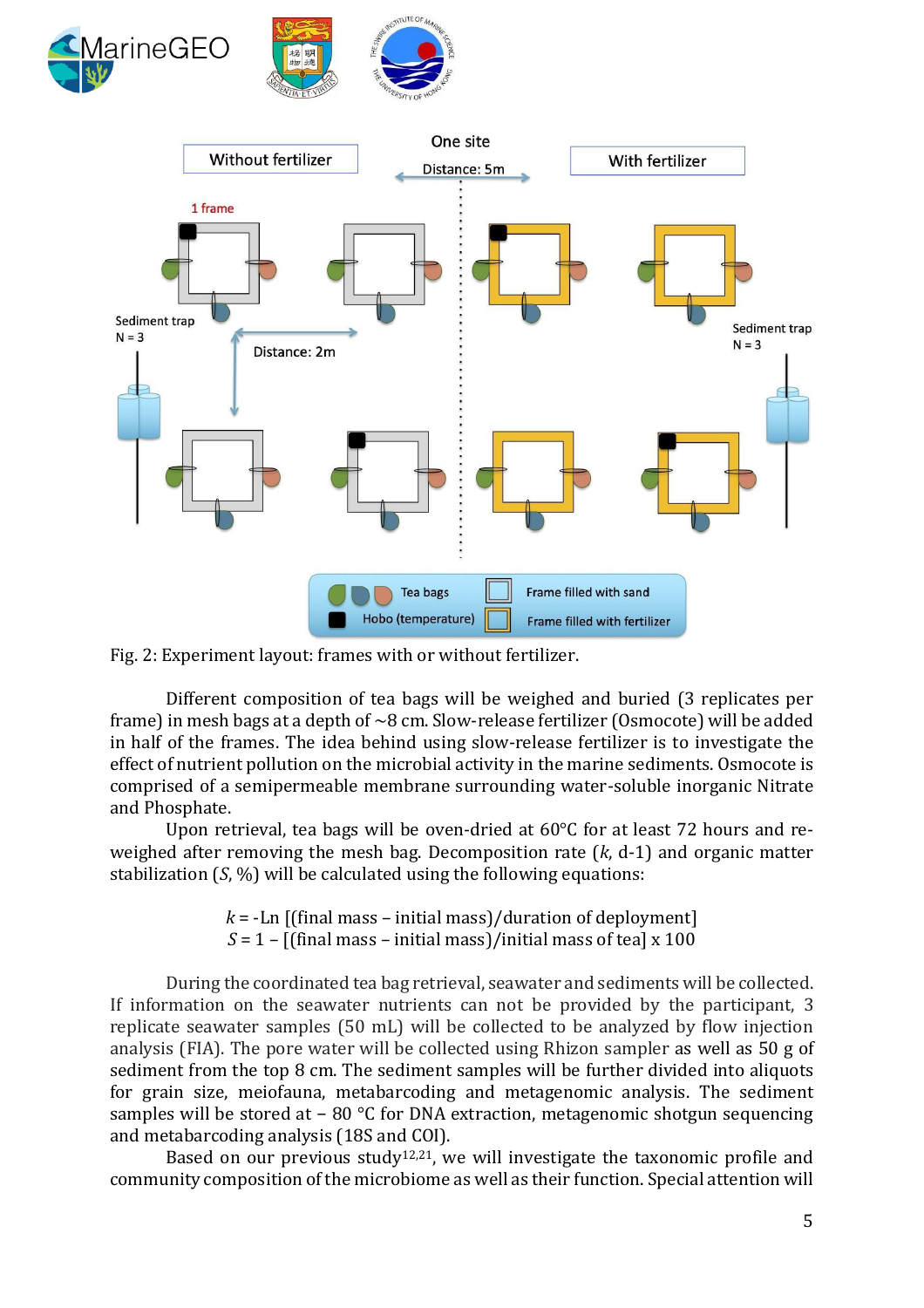



be given to the identification of biogeochemical cycles and

potential pathogens. Antibiotic gene resistance will be annotated to determine the correlation between anthropogenic stressors and human health risk factors. The composition and abundance of SRMs that have functional capabilities for major anaerobic cycling and sulfur metabolisms will be characterized. The abundance of sulfite reductase (*dsrA* and *dsrB* genes<sup>23</sup>) encoded by the sulfate reducing microbes will be investigated.

With the use of simple protocols and materials, and a focus on a pan-global habitat (sediments), one of the strengths of this project is its accessibility across locations allowing all interested partners to be involved. As a value-add, this project will help us to 'on-ramp' more partner sites into the MarineGEO program and foster new collaborations. Moreover, the use of next-generation sequencing in tandem with functional response measurements will lead us to high impact research outputs. Similar work based out of our group alone has been published in *Microbiome* and a forthcoming manuscript was reviewed in *Science Advances.* We expect the outputs of a global-scale study to be of even higher impact.

# **Timeline and Products**

June - July 2020: Interested parties indicate their participation. Review of site selection and methods.

August - September 2020: Production and shipping of supply packages to participants. October - November 2020: Planning and preparation of the fieldwork by the participants in the south hemisphere.

November 2020 - February 2021: Tea bags and slow-release fertilizer study conducted by the participants in the south hemisphere during 3 the warmest months of the year. March - May 2021: processing of the sediment and seawater samples. Planning and preparation of the fieldwork by the participants in the north hemisphere. June - August 2021: Data analysis. Tea bags and slow-release fertilizer study conducted by the participants in the north hemisphere during 3 the warmest months of the year. September - November 2022: processing of the sediment and seawater samples. December 2022 - April 2023: write and submit manuscripts.

Prior to initiation of the project, we will distribute and discuss an agreement detailing guidelines for authorship, ethics, and responsibilities of each party associated with the project. The project will be led by Dr. Isis Guibert, Postdoctoral Fellow. Isis will also lead coordination, analysis, and writing of the manuscripts. All participants who were instrumental in conducting the proposed work (including idea generation, providing required data, and assisting in manuscript preparation and submission) will be coauthors on publications, and we anticipate that Isis will be primary author on these manuscripts. We are happy to work with individuals or groups to pursue additional questions related to the data, which will be made freely available to all partners after curation.

# **How to Join**

Interested participants should complete the google sheet and contact Dr. Isis Guibert, at iguibert@hku.hk. Questions, comments, or suggestions are also welcome.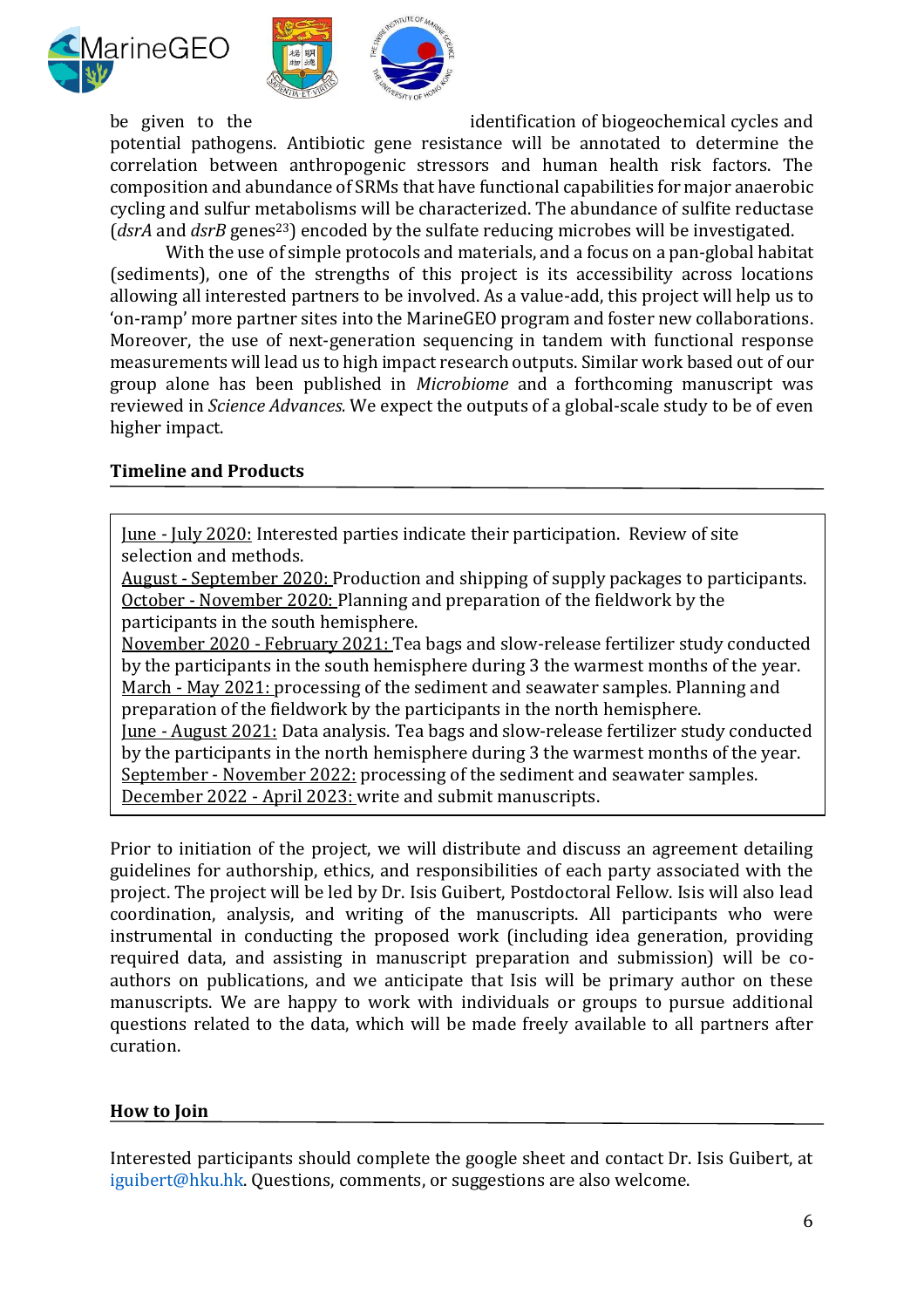

#### **References**

- 1. McKee, J. K., Sciulli, P. W., David Fooce, C. & Waite, T. A. Forecasting global biodiversity threats associated with human population growth. *Biol. Conserv.* **115**, 161–164 (2004).
- 2. Worm, B. *et al.* Impacts of biodiversity loss on ocean ecosystem services. *Science.* **314**, 787–790 (2006).
- 3. Phillips, D. J. H. The use of biological indicator organisms to monitor trace metal pollution in marine and estuarine environments-a review. *Environ. Pollut.* **13**, 281–317 (1977).
- 4. Knowlton, N. & Jackson, J. B. C. Shifting baselines, local impacts, and global change on coral reefs. *PLoS Biol.* **6**, 0215–0220 (2008).
- 5. Lamb, J. *et al.* Seagrass ecosystems reduce exposure to bacterial pathogens of humans, fishes, and invertebrates Lamb JB, van de Water JA, Bourne DG, Altier C, Hein MY, Fiorenza EA, et al. Seagrass ecosystems reduce exposure to bacterial pathogens of humans, fishes, and in. *Science.* **3**, 355–731 (2017).
- 6. DG Capone, DA Bronk, MR Mulholland, E. C. *Nitrogen in the Marine Environment (2nd edition)*. *Journal of Chemical Information and Modeling* (Elsevier, 2008). doi:10.1017/CBO9781107415324.004
- 7. Guo, F. *et al.* Impacts of human activities on distribution of sulfate-reducing prokaryotes and antibiotic resistance genes in marine coastal sediments of Hong Kong. *FEMS Microbiol. Ecol.* **92**, 1–8 (2016).
- 8. Griffiths, B. S. & Philippot, L. Insights into the resistance and resilience of the soil microbial community. *FEMS Microbiol. Rev.* **37**, 112–129 (2013).
- 9. Rasmussen, L. D. & Sørensen, S. J. The effect of longterm exposure to mercury on the bacterial community in marine sediment. *Curr. Microbiol.* **36**, 291–297 (1998).
- 10. Gillings, M. R. *et al.* Using the class 1 integron-integrase gene as a proxy for anthropogenic pollution. *ISME J.* **9**, 1269–1279 (2015).
- 11. Xu, M. *et al.* Elevated nitrate enriches microbial functional genes for potential bioremediation of complexly contaminated sediments. *ISME J.* **8**, 1932–1944 (2014).
- 12. **Chen, J., McIlroy, S. E., Archana, A., Baker, D. M. & Panagiotou, G. A pollution gradient contributes to the taxonomic, functional, and resistome diversity of microbial communities in marine sediments.** *Microbiome* **7, 1–12 (2019).**
- 13. Beulig, F., Røy, H., Glombitza, C. & Jørgensen, B. B. Control on rate and pathway of anaerobic organic carbon degradation in the seabed. *Proc. Natl. Acad. Sci. U. S. A.* **115**, 367–372 (2017).
- 14. Hobbie, S. E. *et al.* Response of decomposing litter and its microbial community to multiple forms of nitrogen enrichment. *Ecol. Monogr.* **82**, 389–405 (2016).
- 15. Bowles, M. W., Mogollón, J. M., Kasten, S., Zabel, M. & Hinrichs, K. U. Global Rates of Marine Sulfate Reduction and Implications for Sub–Sea-Floor Metabolic Activities. *Science.* **344**, 889–891 (2014).
- 16. Wasmund, K., Mußmann, M. & Loy, A. The life sulfuric: microbial ecology of sulfur cycling in marine sediments. *Environ. Microbiol. Rep.* **9**, 323–344 (2017).
- 17. O'Meara, T., Gibbs, E. & Thrush, S. F. Rapid organic matter assay of organic matter degradation across depth gradients within marine sediments. *Methods Ecol. Evol.* **9**, 245–253 (2018).